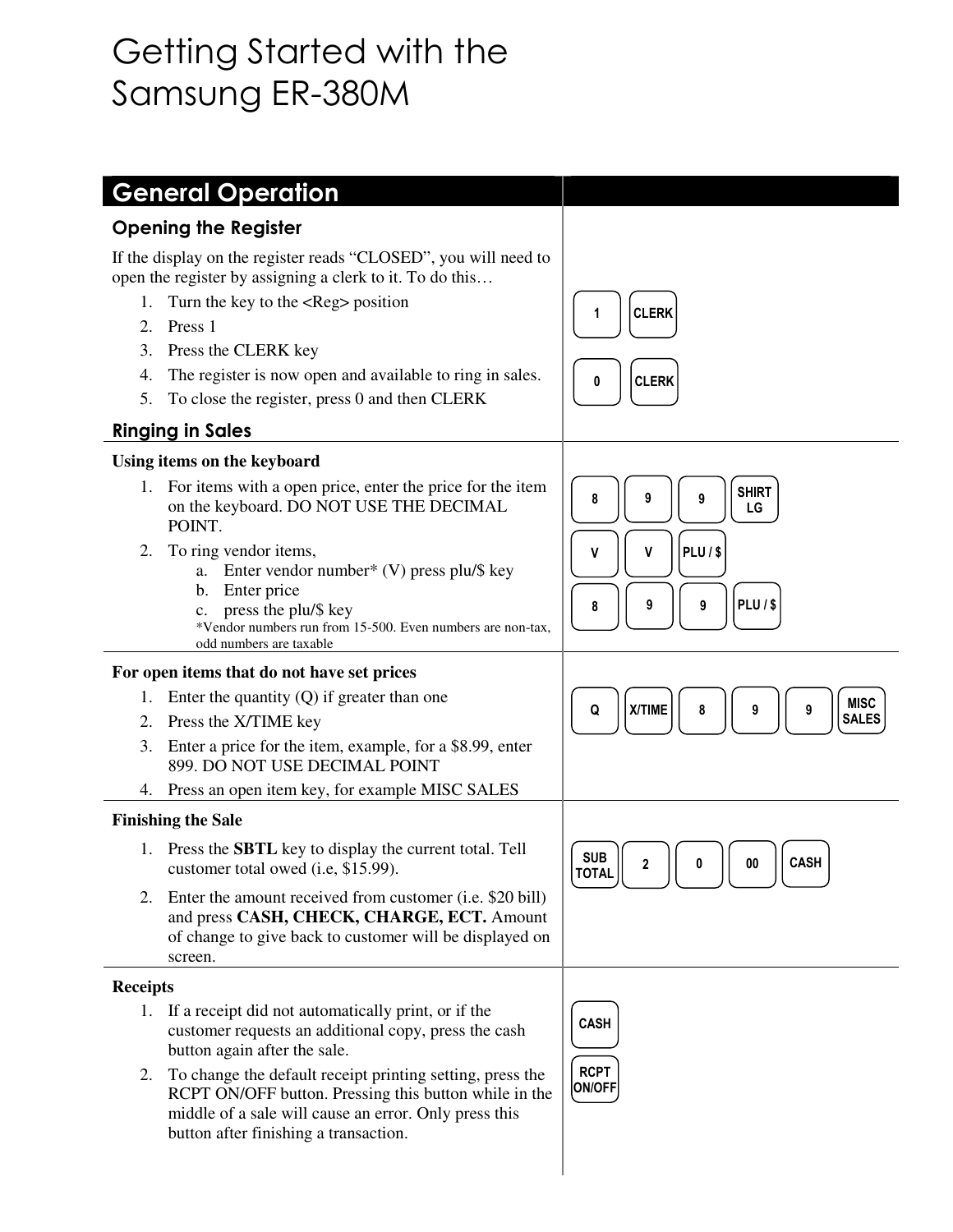| <b>Discounts</b>                                                                                                            |                                                                            |
|-----------------------------------------------------------------------------------------------------------------------------|----------------------------------------------------------------------------|
| <b>Subtotal Discounts</b>                                                                                                   |                                                                            |
| Discount buttons programmed to discount the entire sale will<br>only be operational after the SUBTOTAL key has been pressed |                                                                            |
| 1. Ring in sale                                                                                                             | <b>SUB</b><br>10%                                                          |
| Press SUBTOTAL<br>2.                                                                                                        | <b>TOTAL</b><br><b>DISC</b>                                                |
| Press discount key, example 10% DISC<br>3.                                                                                  |                                                                            |
| <b>Item Discounts</b>                                                                                                       |                                                                            |
| Item discounts are applied to individual items and are rung up<br>after pressing an item button.                            |                                                                            |
| 1. Press item that qualifies for discount, i.e. LG T-SHIRT                                                                  | LG T-<br>\$3                                                               |
| Press discount button, example \$3 DISC<br>2.                                                                               | <b>DISC</b><br><b>SHIRT</b>                                                |
| Continue ringing additional items, or finalize sale.<br>3.                                                                  |                                                                            |
| <b>Error Correction</b>                                                                                                     |                                                                            |
| <b>Clear</b>                                                                                                                |                                                                            |
| The CLEAR button is used to remove any numerical keystrokes                                                                 | <b>CLEAR</b>                                                               |
| made in error or to clear any error messages and stop the<br>corresponding beeping. CLEAR does not change or remove any     |                                                                            |
| items within the current sale.                                                                                              |                                                                            |
| <b>Cancel</b>                                                                                                               |                                                                            |
| If you have rung up multiple items and there is something                                                                   | <b>CANCEL</b>                                                              |
| wrong or customer does not have money you can press<br><b>CANCEL</b> key to void the whole sale and start again if          |                                                                            |
| necessary.                                                                                                                  |                                                                            |
| Void                                                                                                                        |                                                                            |
| The void button is used within a sale to remove one previously                                                              |                                                                            |
| entered item at a time. Void can be used either before or after                                                             |                                                                            |
| subtotal has been pressed, but must be done prior to sale<br>finalization.                                                  |                                                                            |
| 1. After ringing in an item that needs to be removed from<br>the sale, press the void button.                               | <b>ITEM</b><br><b>ITEM</b><br><b>ITEM</b><br><b>VOID</b><br>#1<br>#2<br>#1 |
| 2. Press the item button you wish to remove. You will see                                                                   |                                                                            |
| the item show up on the display with a minus (-) next to<br>the price indicating it has been removed from the sale.         | Item to be<br>removed                                                      |
| Return                                                                                                                      |                                                                            |
| The return button is used to remove an item from a sale after it                                                            |                                                                            |
| has been finalized. Use original receipt to verify items.                                                                   |                                                                            |
| Make sure you are not in the middle of a sale<br>1.                                                                         | <b>SUB</b><br><b>ITEM</b>                                                  |
| <b>Press RETURN button</b><br>2.                                                                                            | <b>CASH</b><br><b>RETRN</b><br><b>TOTAL</b><br>#2                          |
| Press item button to be returned.<br>3.                                                                                     |                                                                            |
| Finalize sale making sure to use same payment method<br>4.<br>as original sale as verified by original receipt.             | Repeat for multiple<br>items                                               |
| <b>Tax Exempt</b>                                                                                                           |                                                                            |
| Tax Shift (or Tax 1) will allow for tax exempt customers to                                                                 | TAX<br><b>ITEM</b>                                                         |
| have items rung in without tax getting added. Press TAX SHIFT                                                               | <b>SHIFT</b>                                                               |
| after each item to remove the tax calculation at subtotal                                                                   |                                                                            |
|                                                                                                                             |                                                                            |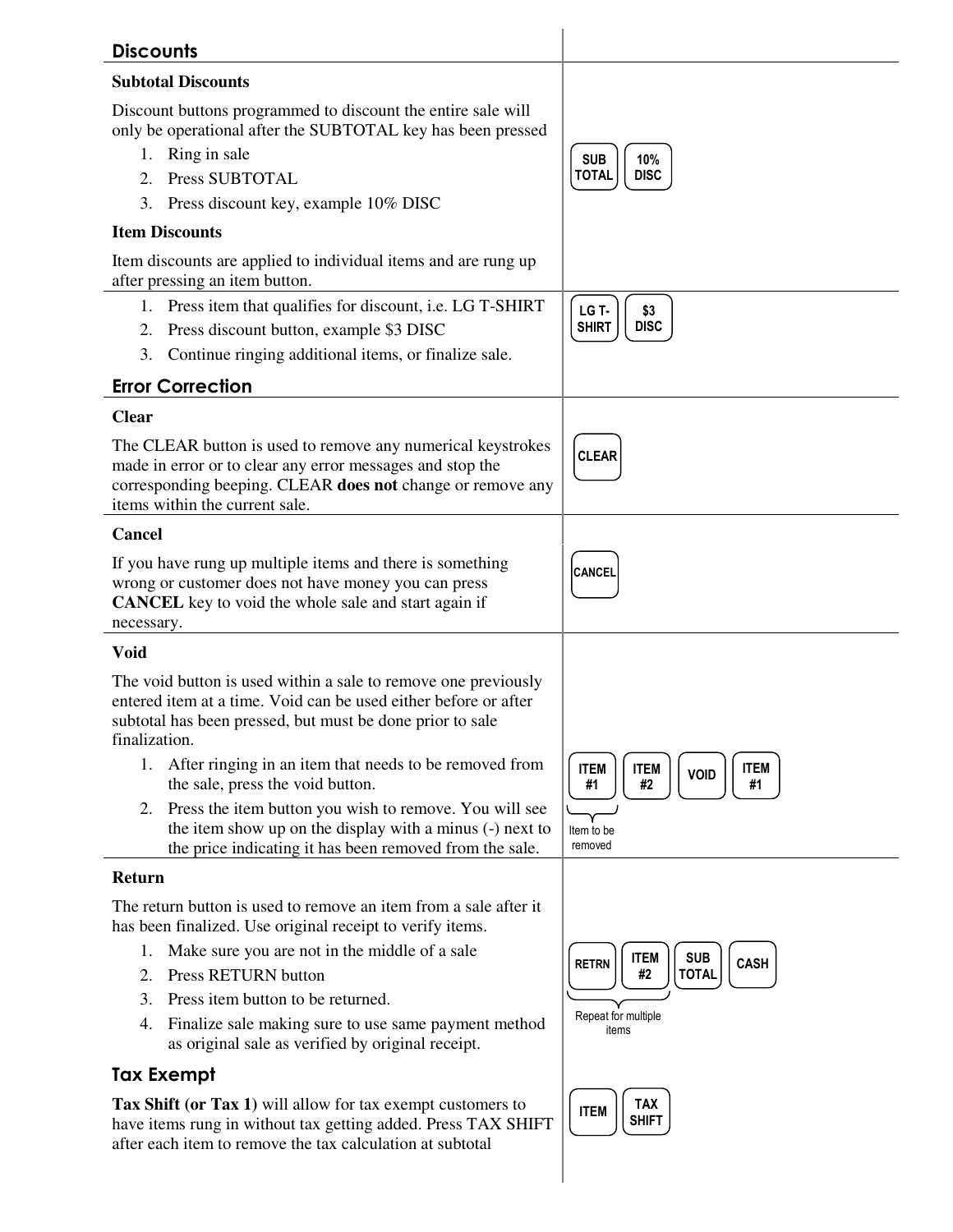| <b>Manager Operations</b>                                                                                                                                                                                                                                                                                                                                                                                                                                                                  |                                                                                                                                                                                                                                                                                                                        |
|--------------------------------------------------------------------------------------------------------------------------------------------------------------------------------------------------------------------------------------------------------------------------------------------------------------------------------------------------------------------------------------------------------------------------------------------------------------------------------------------|------------------------------------------------------------------------------------------------------------------------------------------------------------------------------------------------------------------------------------------------------------------------------------------------------------------------|
| <b>Reloading Paper</b>                                                                                                                                                                                                                                                                                                                                                                                                                                                                     |                                                                                                                                                                                                                                                                                                                        |
| Keep paper in the printer at all times. If the register stops<br>functioning and the message "** WARNING ** RECPT<br><b>PAPER END</b> ) is displayed, replace with a new roll of paper<br>making sure paper feeds from the underside of the roll. Register<br>will begin printing right where it left off with no data lost.<br>Change it when it gets low. Never pull the paper through the<br>printer without lifting the blue release lever first.                                      |                                                                                                                                                                                                                                                                                                                        |
| <b>Transaction void</b>                                                                                                                                                                                                                                                                                                                                                                                                                                                                    |                                                                                                                                                                                                                                                                                                                        |
| To correct over-rings,                                                                                                                                                                                                                                                                                                                                                                                                                                                                     |                                                                                                                                                                                                                                                                                                                        |
| Turn the mode lock switch to the <void> position<br/>1.</void>                                                                                                                                                                                                                                                                                                                                                                                                                             |                                                                                                                                                                                                                                                                                                                        |
| Ring in the sale you wish to void exactly like it was<br>2.<br>rung up the first time. This will back out the over-ring.<br>This cannot be done during a sale.                                                                                                                                                                                                                                                                                                                             |                                                                                                                                                                                                                                                                                                                        |
| Turn the mode lock switch back to the <reg> position.<br/>3.</reg>                                                                                                                                                                                                                                                                                                                                                                                                                         |                                                                                                                                                                                                                                                                                                                        |
| <b>Reports</b>                                                                                                                                                                                                                                                                                                                                                                                                                                                                             |                                                                                                                                                                                                                                                                                                                        |
| Run a Daily Report (X1) while in X mode to view current totals.<br>This can be done at any time. A Daily Report $(Z1)$ or End of<br>Month Report $(Z2)$ preformed while the key is in the Z position<br>will reset all totals after the report is run. These should be run at<br>then end of each night $(Z1)$ and end of each month $(Z2)$ .<br>Turn the key to the X position for X report or Z position<br>1.<br>for Daily and Monthly reports<br>Press the desired REPORT button<br>2. | <b>DAILY</b><br><b>MONTH</b><br><b>DAILY</b><br><b>REPORT</b><br><b>REPORT</b><br><b>REPORT</b><br>In Z Position -<br>While in X Position -<br>In Z Position -<br>Cumulative totals of all<br>Zeros totals resetting<br>eXamine current totals<br>previous daily reports<br>for new day's sales<br>leaving them intact |
| <b>Common Programming Functions</b>                                                                                                                                                                                                                                                                                                                                                                                                                                                        |                                                                                                                                                                                                                                                                                                                        |
| <b>Changing the Date/Time</b>                                                                                                                                                                                                                                                                                                                                                                                                                                                              |                                                                                                                                                                                                                                                                                                                        |
| Turn the key to the PGM position<br>1.                                                                                                                                                                                                                                                                                                                                                                                                                                                     | <b>SUB</b><br>3<br>1<br>0<br>0                                                                                                                                                                                                                                                                                         |
| Press 1300 then press subtotal<br>2.                                                                                                                                                                                                                                                                                                                                                                                                                                                       | <b>TOTAL</b>                                                                                                                                                                                                                                                                                                           |
| Enter the time in Military Standard Time (based on 24<br>3.<br>hours) as a four digit number (i.e. $3:30 \text{ pm} = 1530$ );<br>press the X/TIME button                                                                                                                                                                                                                                                                                                                                  | X/TIME<br>н<br>M<br>н<br>M                                                                                                                                                                                                                                                                                             |
| Enter the date in MM (month) DD (day) YY (year)<br>4.<br>format.                                                                                                                                                                                                                                                                                                                                                                                                                           | Y<br>Υ<br>M<br>Μ<br>D<br>D                                                                                                                                                                                                                                                                                             |
| Then press X/TIME.<br>5.                                                                                                                                                                                                                                                                                                                                                                                                                                                                   | <b>CASH</b><br>X/TIME                                                                                                                                                                                                                                                                                                  |
| Press CASH to finalize the program<br>6.                                                                                                                                                                                                                                                                                                                                                                                                                                                   |                                                                                                                                                                                                                                                                                                                        |
| <b>Changing the Tax Rate</b>                                                                                                                                                                                                                                                                                                                                                                                                                                                               |                                                                                                                                                                                                                                                                                                                        |
| To change the tax rate of your register follow these steps                                                                                                                                                                                                                                                                                                                                                                                                                                 |                                                                                                                                                                                                                                                                                                                        |
| 1. Turn the key to the PGM position                                                                                                                                                                                                                                                                                                                                                                                                                                                        |                                                                                                                                                                                                                                                                                                                        |
| Enter the percent tax rate including the decimal out to<br>2.<br>three places. Example, for 6.75%, press 06.750.                                                                                                                                                                                                                                                                                                                                                                           | т<br>Т<br>т<br>Τ<br>Τ                                                                                                                                                                                                                                                                                                  |
| Assign the type of tax by pressing 001.<br>3.                                                                                                                                                                                                                                                                                                                                                                                                                                              | TAX <sub>1</sub><br>0<br>0                                                                                                                                                                                                                                                                                             |
| Press the TAX button on the keyboard.<br>4.                                                                                                                                                                                                                                                                                                                                                                                                                                                |                                                                                                                                                                                                                                                                                                                        |
| Press the CASH button on the keyboard.<br>5.                                                                                                                                                                                                                                                                                                                                                                                                                                               | <b>CASH</b>                                                                                                                                                                                                                                                                                                            |
| Return the key to the REG position.<br>6.                                                                                                                                                                                                                                                                                                                                                                                                                                                  |                                                                                                                                                                                                                                                                                                                        |